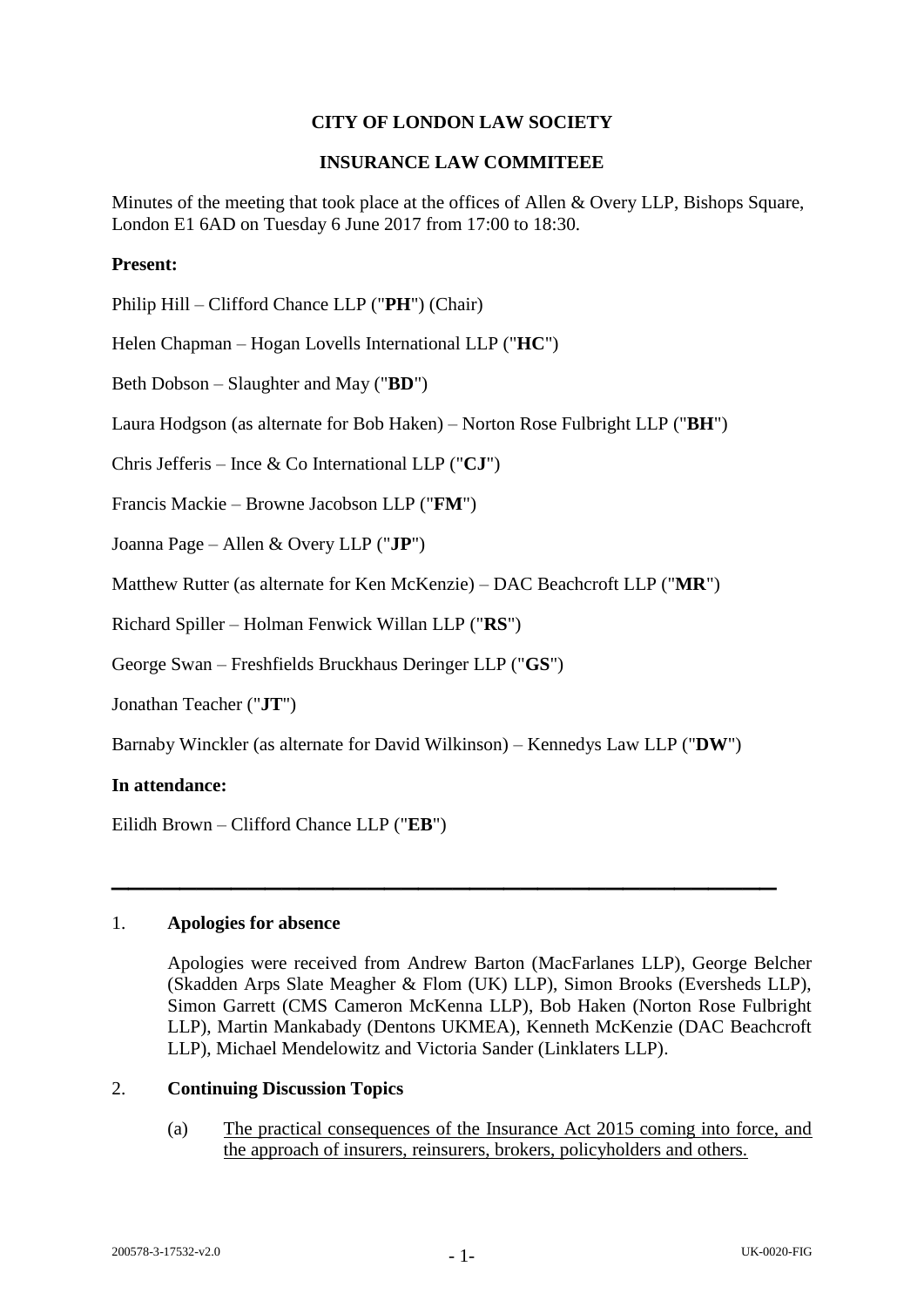FM informed the group that he had been seeing more policies where the proportional remedies were set out in a schedule, normally at the insistence of brokers, which was often a slightly amended version of the provisions in the Insurance Act. PH noted that he had seen modifications in relation to disclosure in particular, for example amending those persons deemed to have knowledge.

FM noted that he had spoken to a broker who confirmed that they had no clients contracting out; BW had seen one insurer voluntarily saying they would contract out. PH noted that he had seen modifications in favour of the insured. CJ noted that s11 (*Terms not relevant to the actual loss*) was often contracted out of.

JP noted that she had not seen much recent change, as clients had had so much time to prepare for the introduction of the Insurance Act that they had already included relevant provisions in contracts. PH agreed, noting that this was mainly people trying to restate the Act, or paraphrase it, and that the main section he had seen amended was the question of whose knowledge counts for disclosure.

### (b) The ongoing inquiry launched by the Treasury Committee into Solvency II.

PH noted that there had one piece of additional evidence, presented by the PRA, since the last meeting of the Committee and that the consultation had been closed for the time being due to the election. BD noted that the PRA was continuing to work on issues arising from the inquiry, in particular in relation to evidence presented by the ABI.

#### (c) Brexit Committee

PH noted that GB, the Committee's representative on the CLLS Brexit Committee, had sent his apologies and that there had in any event been no update from the Brexit Committee.

#### (d) The Law Commission's insurable interests proposals

PH informed the Committee that Stephen Lewis of the Law Commission had confirmed that the Law Commission's insurable interests proposals had been put on hold because there had been some difficult issues to bottom out and other projects had taken priority. However, he expected there to be some further progress made on the insurable interest proposals later this year, which would (as the Committee had been informed) relate solely on life insurance. The Law Commission was not considering any other topics in relation to insurance.

## 3. **New issues for discussion**

(a) AIG Europe Ltd v OC320301 LLP (also known as AIG Europe Ltd v Woodman)

PH informed the Committee that on 22 March 2017, the Supreme Court had handed down its judgment in *AIG Europe Ltd v OC320301 LLP (also known*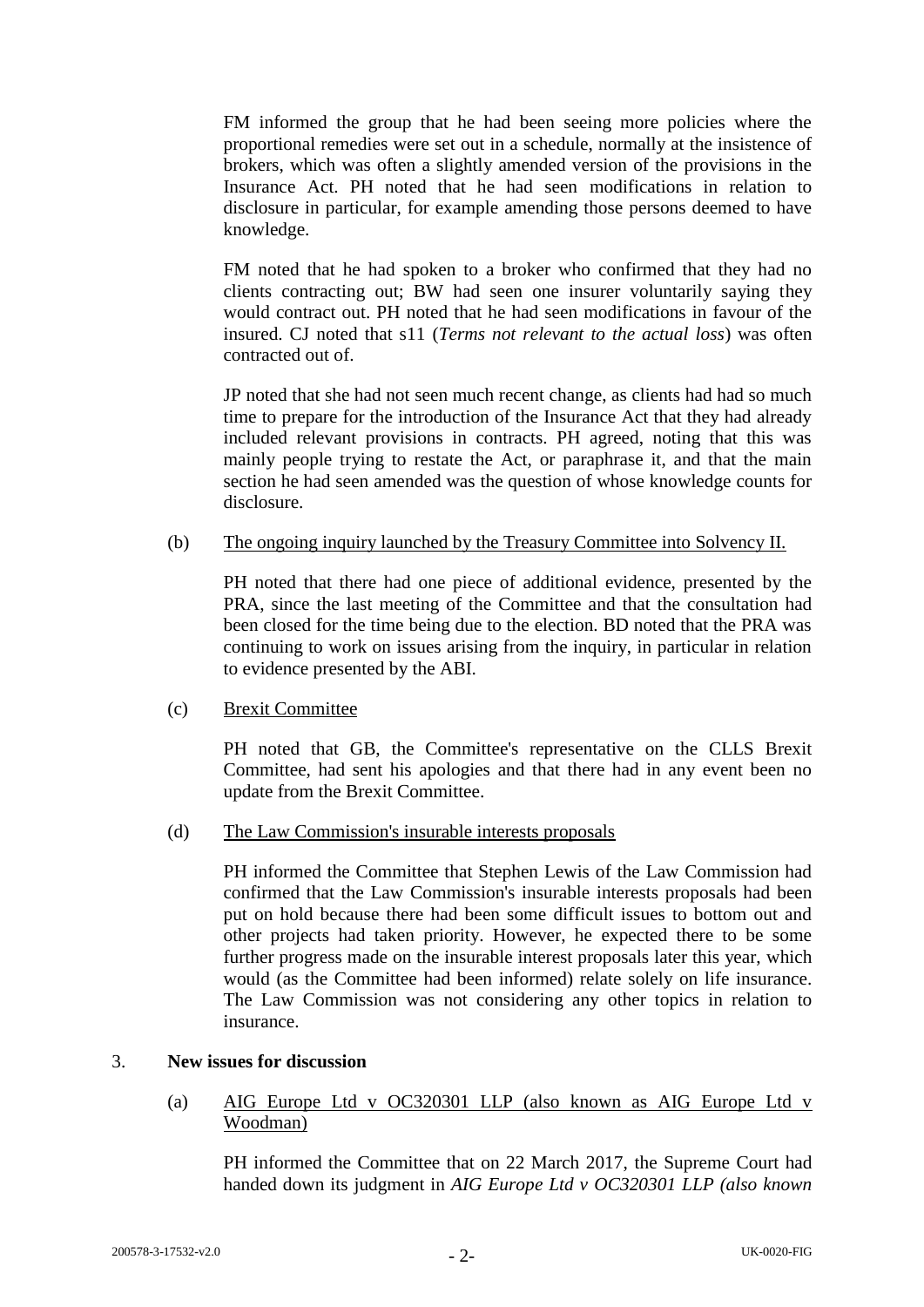*as AIG Europe Ltd v Woodman)*. This was a case relating to the aggregation of claims under solicitors' professional indemnity insurance, and the meaning of "a series of related matters or transactions" under clause 2.5(iv) of the Law Society's Minimum Terms and Conditions, annexed to the Solicitors Indemnity Insurance Rules 2013. It was held that the Court of Appeal's formulation that matters had to have intrinsic relationship with each other, rather than an extrinsic relationship with a third factor, was not satisfactory and that the exercise of whether matters or transactions were "related" was an acutely fact-sensitive exercise.

CJ noted that this judgment neither helped nor hindered an analysis of whether specific claims should be aggregated, as it did not lay down any more specific test. FM noted that it was specific to the professional risk market and had little wider application due to the fact that the words used ("a series of related matters or transactions") were not used in other markets. It may be of interest to surveyors or architects but not more widely. PH noted that the case was unlikely to encourage others to adopt similar language.

(b) Update on responses to consultations by HM Treasury and the FCA on the implementation of the Insurance Distribution Directive

LH informed the Committee that responses to both consultations had been prepared and that BH had requested any comments on the FCA consultation, in respect of which an extension had been agreed so that the FCA would receive the Committee's comments on 7 June 2017, by the morning of 7 June 2017.

RS noted that one area of interest was the potential extension of the client money rules to reinsurance. LH noted that the IDD does cover reinsurance and that BH had noted in the consultation that the question was the extent to which CASS should apply to reinsurance mediation; BH was not suggesting that the full scope of CASS should apply. RS noted that the consultation paper had been thin on the applicability of CASS to reinsurance mediation and that it was difficult to see how it would apply, and that there was a risk that all reinsurance brokers would have to operate client money rules with no prior experience of having done so.

LH noted that the IDD was badly drafted in that it did not expressly exclude reinsurance from the scope of client money rules. In implementing IDD in the UK the FCA would therefore have to expressly state that the CASS rules were limited in respect of reinsurance if this was its intention. MR noted that the FCA was only considering whether to amend CASS 5 so that it was compulsory, rather than optional, for reinsurance intermediaries. BD noted that if the Committee's opinion was that CASS 5 should not apply to reinsurance mediation, it would be important to state how the relevant provisions of IDD would be complied with in respect of reinsurance. LH noted that she understood that a later consultation on CASS specifically would be launched.

MR noted that the relevant IDD provisions relating to the protection of client assets gave the FCA a choice – the IDD provided that it was mandatory to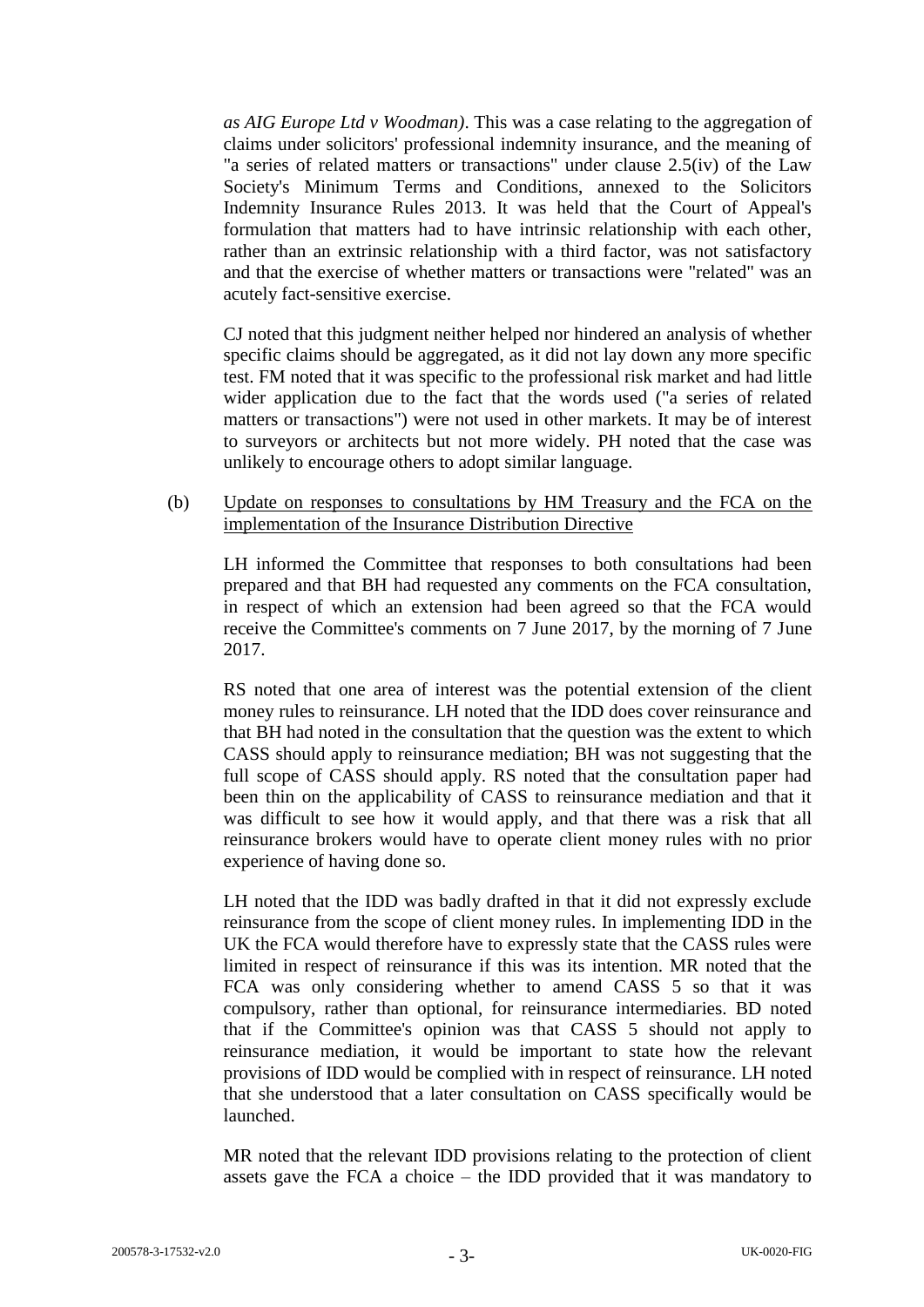protect client assets, but that this could be done in four different ways (the most obvious being client money rules).

RS noted that the FCA was also considering whether to narrow the scope of available options for reinsurance mediation by making CASS 5 compulsory but allowing only a risk transfer basis.

FM noted that people had historically been willing to do this contractually, which suggested it was workable. RS noted that the issue was who carried the credit risk and whether it was right that the reinsurer should bear the credit risk of its agent.

LH reiterated that there were four options under the IDD for the FCA to choose from. MH noted that it would be odd for the law to restrict reinsurance intermediaries to only risk transfer arrangements as it should be as flexible as possible. RS noted that pure reinsurers were generally not authorised to hold client money.

LH noted that there would be a new CASS proposal over summer so it seemed likely that the FCA would not be prescriptive at this stage. RS and LH both noted that a number of other EU jurisdictions chose to be more flexible and allow the minimum capital or guarantee fund route. RS noted that this would make sense as it seemed odd for the FCA to force more commercial transactions into the client money rules, which were already complex and difficult to understand. RS noted that a study had shown that roughly ¾ of intermediaries were not operating client money rules properly.

BD asked the Committee whether it agreed that the response should ask the FCA to consider all options available to it, including the financial capacity options, for reinsurance intermediaries, which LH agreed would be included in the consultation as well as a reminder to the FCA of the low level of CASS compliance.

MR noted that there was a throwaway comment in the consultation paper relating to commission information being given to retail customers. This had been addressed in the response, with the Committee pushing back firmly on the extension of IPID to commercial lines.

#### 4. **Monitoring of sector developments**

#### (a) FCA discussion paper on distributed ledger technology in regulated markets

The Committee noted that this was quite a commercial paper and that there was no particular legal slant for it to focus on.

(b) Financial Advice Working Group report entitled *Consumer explanations of "advice" and "guidance"*

PH noted that the Financial Advice Working Group had released its report entitled *Consumer explanations of "advice" and "guidance"*, prepared for HM Treasury and the FCA with the aim of deciding on new terms for "advice" and "guidance" that would help consumers better understand these services when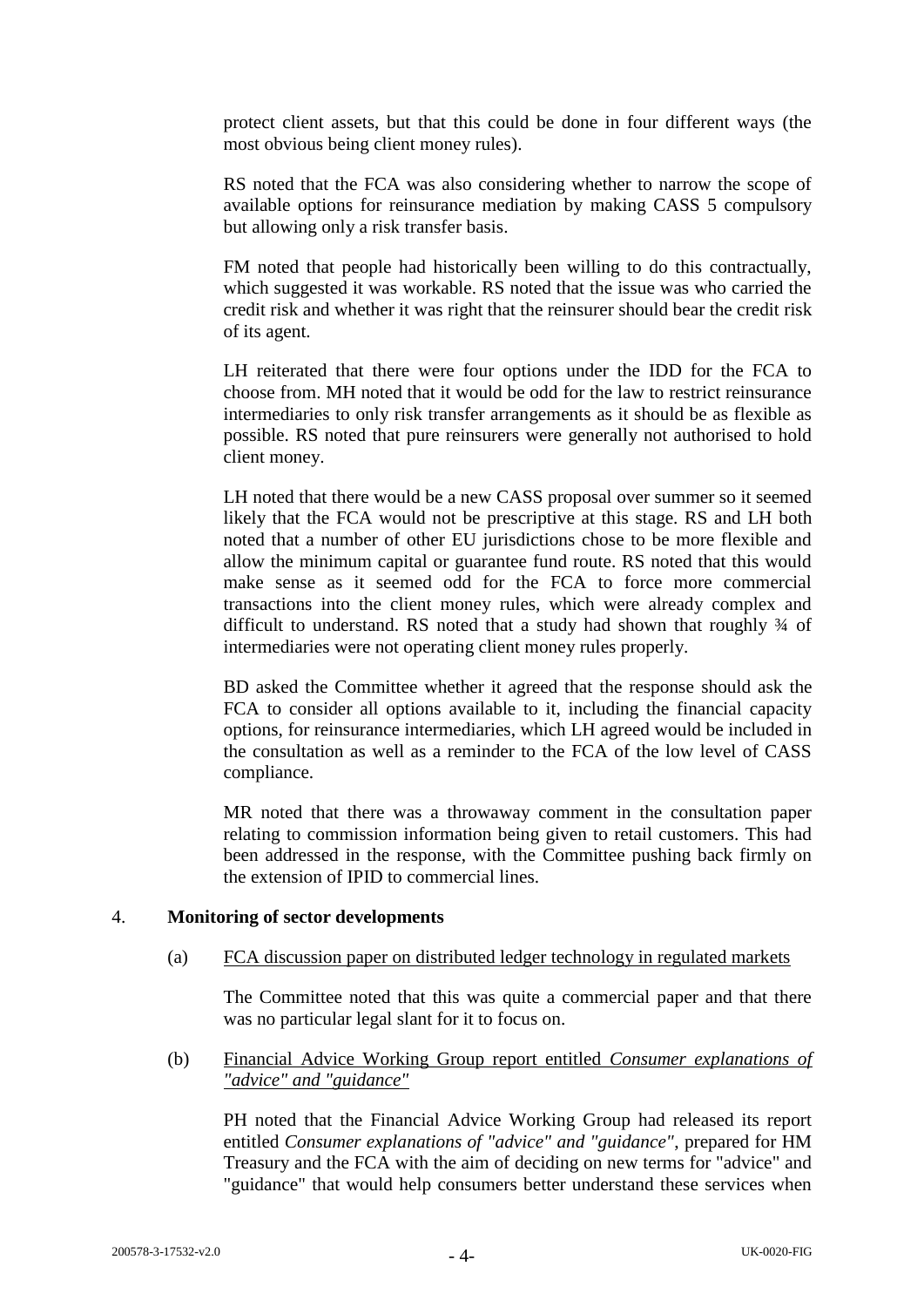they take decisions about their financial future. PH noted that the conclusion of the report was that there were no more suitable replacement terms and the group was not asking for external input at this stage.

BD noted that the main concern was that people were not sure when they were being given regulated advice and when they were just being given information, which RS noted linked into the regulatory proposals around changing the definition of "advice". MR noted that "advice" in the regulated sense would have to include giving a recommendation from January, as companies were currently reluctant to give information due to a fear of it being a regulated activity. JT noted that the intention was to allow providers to give more information to customers without the fear of it straying into regulated advice.

(c) FCA Business Plan 2017/18

PH drew the Committee's intention to the FCA business plan and the relevant sector priorities, noting in particular the priorities regarding distribution chains and competition.

(d) FCA policy statement on *Maintenance of the 'transitional measure on technical provisions' under Solvency II*

PH noted the FCA's policy statement on *Maintenance of the 'transitional measure on technical provisions' under Solvency II*. BD noted that there was a consultation in December and the relevant firms have been in dialogue with the PRA.

(e) PRA policy statement on Senior Insurance Managers Regime

PH noted that the final rules on SIMR had been published and that a consultation paper would be published on specific issues.

(f) FCA proposed guidance on its approach to the review of Part VII insurance business transfers

PH noted that comments on the FCA's proposed guidance on its approach to the review of Part VII insurance business transfers had been requested by 15 August. BD noted that the Committee should comment on the proposed guidance and that much of it was a restatement of the approach the FCA currently takes.

BD noted that a point of particular interest was the FCA's approach to conflicts between the Scheme and current COBS rules – the proposed guidance suggested that if a firm needs to carry out a Part VII of a fund run in accordance with the old Scheme rules, this will not be able to be carried forward.

[GS, VS and BD] volunteered to form a sub-committee to review the proposed guidance.

GS noted that much of the guidance just made concrete what the FCA already does in practice. JT noted that formalising the FCA's practice in this way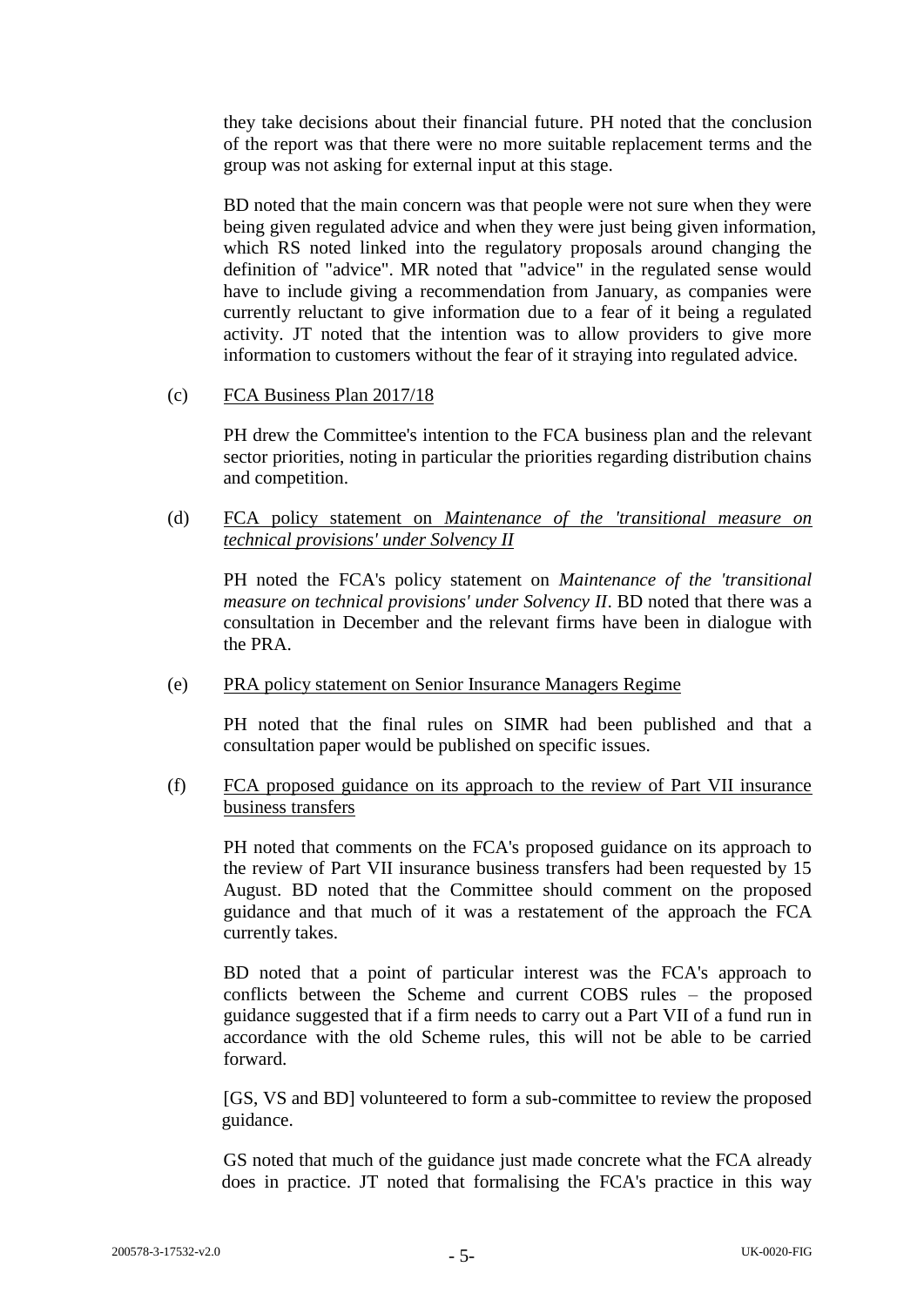seemed odd given that the PRA is the lead regulator. GS noted the clear expectation in the proposed guidance that insurers should enforce any contractual rights they have to get customer information from brokers; BD noted that this went further than just formalising current practice.

(g) FCA policy statement setting out its final rules regarding information prompts in the annuity market

The Committee did not have any comments on the FCA's policy statement setting out its final rules regarding information prompts in the annuity market, which was required to be implemented by 1 March 2018.

(h) Update on Butterworths Insurance Law Handbook new edition

AB was not present to update the Committee on the new edition of the Butterworths Insurance Law Handbook.

# 5. **Membership**

- (a) PH noted that the Committee would need to advertise for new members and that an advert had been place requesting responses by 30 June 2017. PH noted that in particular new representatives would be sought from Clyde & Co and Kennedys and that Mayer Brown had also expressed an interest.
- (b) PH noted that Fenchurch Law Ltd had expressed an interest in membership and explained that they were a policyholder firm and might offer an interesting different perspective to the Committee.
- (c) PH noted that Terry O'Neill had decided to formally resign from the Committee and had expressed his enjoyment of the Committee and its members over the years. PH requested that the Committee's appreciation of Terry's commitment be noted.

#### 6. **Any other business**

(a) FM noted that an interesting sector development was user-based insurance, which was a future selling concept being looked at by every big insurer. FM and a colleague had been to a conference in March at which every speech noted that user-based insurance would be the next big growth area, for example insuring an individual product for a certain time.

JT noted that there were apps in development for cedants in various areas. JP questioned whether these could encompass individual risk rating – MR believed that it could. JP noted that at a recent conference there had been push back from certain countries against the trend of forcing people into telematics. FM noted that many companies were saying this would change in the next three years or so due to consumer demand. JT believed that this was a generational behaviour shift.

RS explained that products were being developed which re-rated individuals every month. JT noted that policies like this had been in existence for a while,